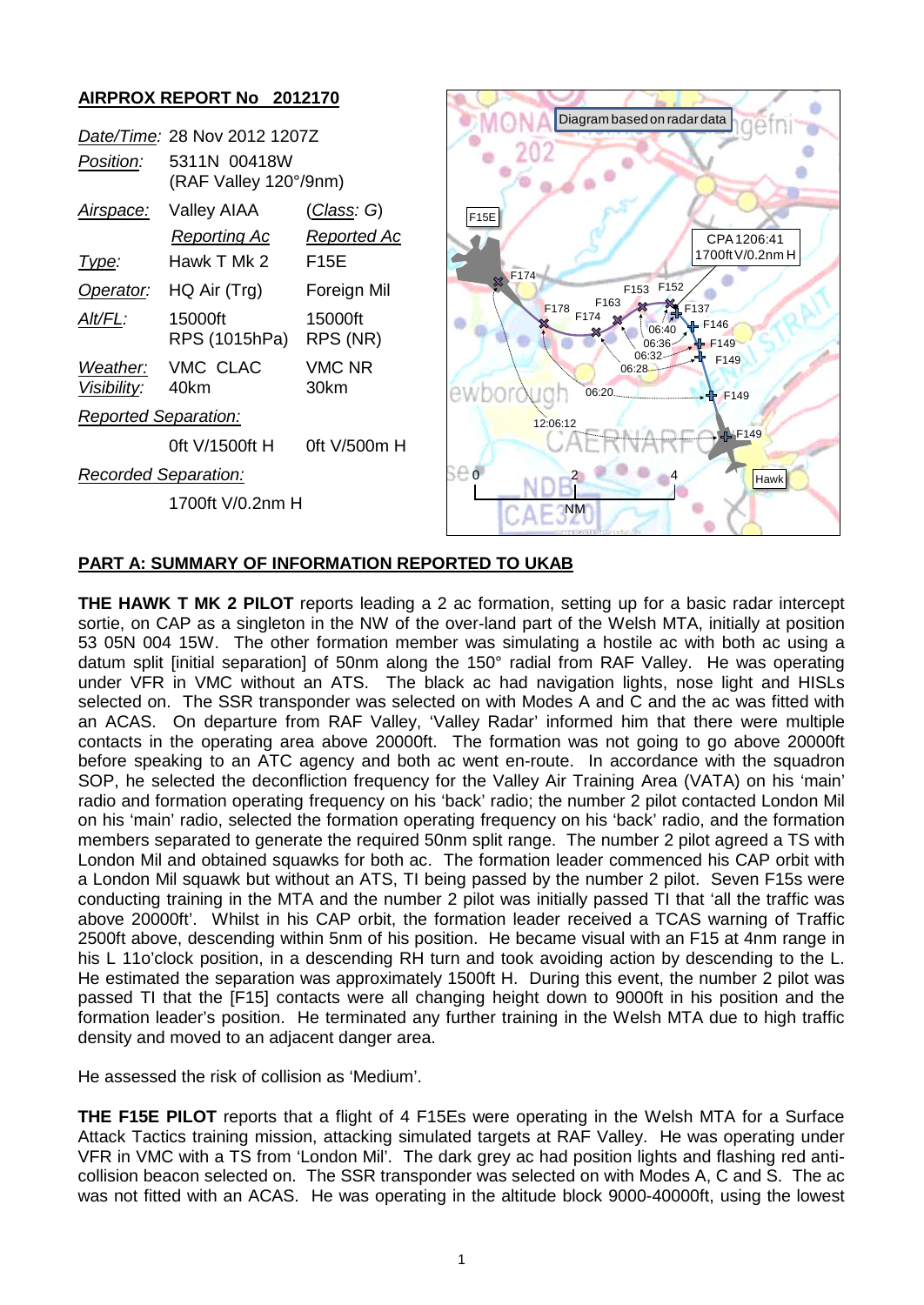RPS for the NWMTA, coordinated with a flight of 3 F15Es [the non-factor formation to the S]. At approximately 1205 the F15E formation completed a simulated target attack and turned SE to prepare for another attack. The formation members were all at or above altitude 17000ft after the turn. At approximately 12:06:15, the formation simulated a surface-to-air system targeting [F15E (4)] from the SW at a range of 10nm. At 12:06:25, [F15E (4)] pilot began a descending LH turn to the N in response to the simulated threat. At 12:06:39, the crew of [F15E (4)] saw a Hawk ac passing 500m H from, and level with them in their R 3o'clock position. He terminated the defensive manoeuvre to deconflict from the Hawk. He stated that no other formation members saw or detected the Hawk before this point. He stated that it was apparent from a subsequent review of ac recorded data that London Mil had attempted to pass TI to the formation when the Hawk was approximately 5nm away. Only one formation member had heard the TI, which was concurrent with the simulated threat call RT to [F15E (4)].

He assessed the risk of collision as 'Medium'.

He also stated that the F15E squadron members would continue to request a TS when conducting general handling and that techniques on clearing flight paths before aggressive manoeuvres, like the defensive training that led to this incident, would be emphasized. Additionally, RT contact, both within the formation and with London Mil, would be emphasized such that if one formation member heard TI, the formation would terminate manoeuvres until the TI was resolved. They would also attempt to work with RAF Valley to determine which area frequencies were used, in order to monitor or pass advisory calls to other airspace users, in a similar fashion to the Low Flying System Advisory Frequency.

He reported that the Valley ATA, Welsh MTA, and Valley AIAA areas overlap on the British Isles En Route Low Altitude Chart, UK(L)2, in such a way that is difficult to discern where one airspace ends and another starts both laterally and vertically.

[UKAB Note(1): The RAF Valley weather was reported as follows: METAR EGOV 281150Z 36011KT 9999 FEW025 07/00 Q1019 BLU NOSIG METAR EGOV 281250Z 01011KT 9999 FEW028 BKN035 07/00 Q1019 BLU NOSIG]

**BM SAFETY POLICY AND ASSURANCE** reports that this Airprox occurred in VMC on 28 Nov 12 between a Hawk (1) and an F15E (4). Hawk (1) was operating under VFR within Valley Aerial Tactics Areas (VATA) East, without an ATS, as part of a formation of 2 Hawks, with Hawk (2) in receipt of a TS. F15E (4) was operating under VFR within the North Wales Military Trg Area (NWMTA), as part of a 4-ship formation of F15Es in receipt of a TS. Both formations were receiving an ATS from LATCC(Mil) W Tac. All heights/altitudes quoted are based upon SSR Mode C from the radar replay unless otherwise stated.

## Information

The Mil AIP, ENR 5-2-18 Para 9.1, states that the NWMTA has 'been established within Class C airspace to provide military ac with the operational freedom to manoeuvre, without the requirement for the provision of a RCS. Although the airspace is intended for autonomous activity, a DS, TS or BS may be requested from the military ATCC'. The vertical boundaries of the NWMTA are FL195- FL660 (see Figure 1). The RAF Valley FOB states that deconfliction between 4FTS traffic within the NWMTA but outside of the VATAs 'is to be achieved by either requesting a TS or DS or by freecalling the [4FTS] deconfliction frequency'.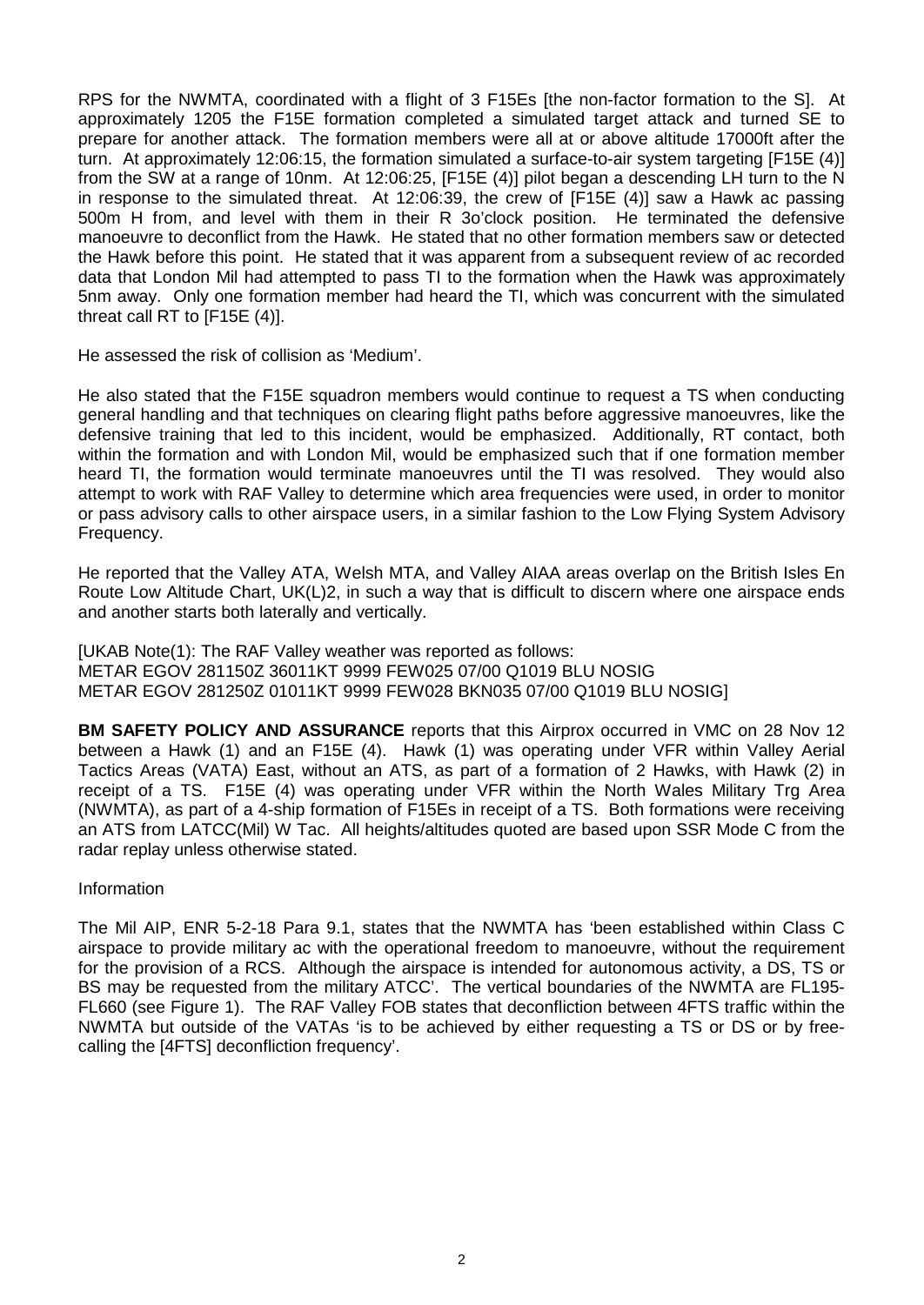

Figure 1: Depiction of NWMTA and D201

The RAF Valley FOB states:

'the northern part of the NWMTA is divided into 2 areas by the VYL 180° radial: VATA East and VATA West (see Figure 2). The VATAs provide a degree of autonomy from other 4FTS users and may be activated by formations conducting Air Defence training or other high energy manoeuvring. However, aircrew should be aware that the VATAs are a local arrangement only and sit within Class G airspace and that other, non-4FTS traffic, may be encountered within them.'



Figure 2: Depiction of VATAs

The FOB further states:

'Since the VATAs are within Class G airspace several other users may be encountered within them. Not all of these users will be receiving a service from either Valley or London Mil. Whilst deconfliction against such traffic is not possible in the MTA unless Valley aircrew are in receipt of a TS or DS, Valley ATC will nevertheless inform Active VATA users of any traffic that is known to be within the lateral and vertical limits of that VATA. Such traffic will include those in receipt of a service from Valley, have been identified by Valley SSR but not in receipt of a service, or have contacted Valley informing of their intention to operate within an active VATA ie 'known' traffic. This information will be passed by ATC on the [the 4FTS] formation frequency as soon as it is safe to do so.'

The pilot of Hawk (1) reported that 'In accordance with…Sqn SOPs…Hawk (1) [was] holding the deconfliction freq for VATA on the main radio and formation frequency on the back radio. Hawk (2) contacted London Mil on the main radio and formation freq on the back radio'. The RAF Valley FOB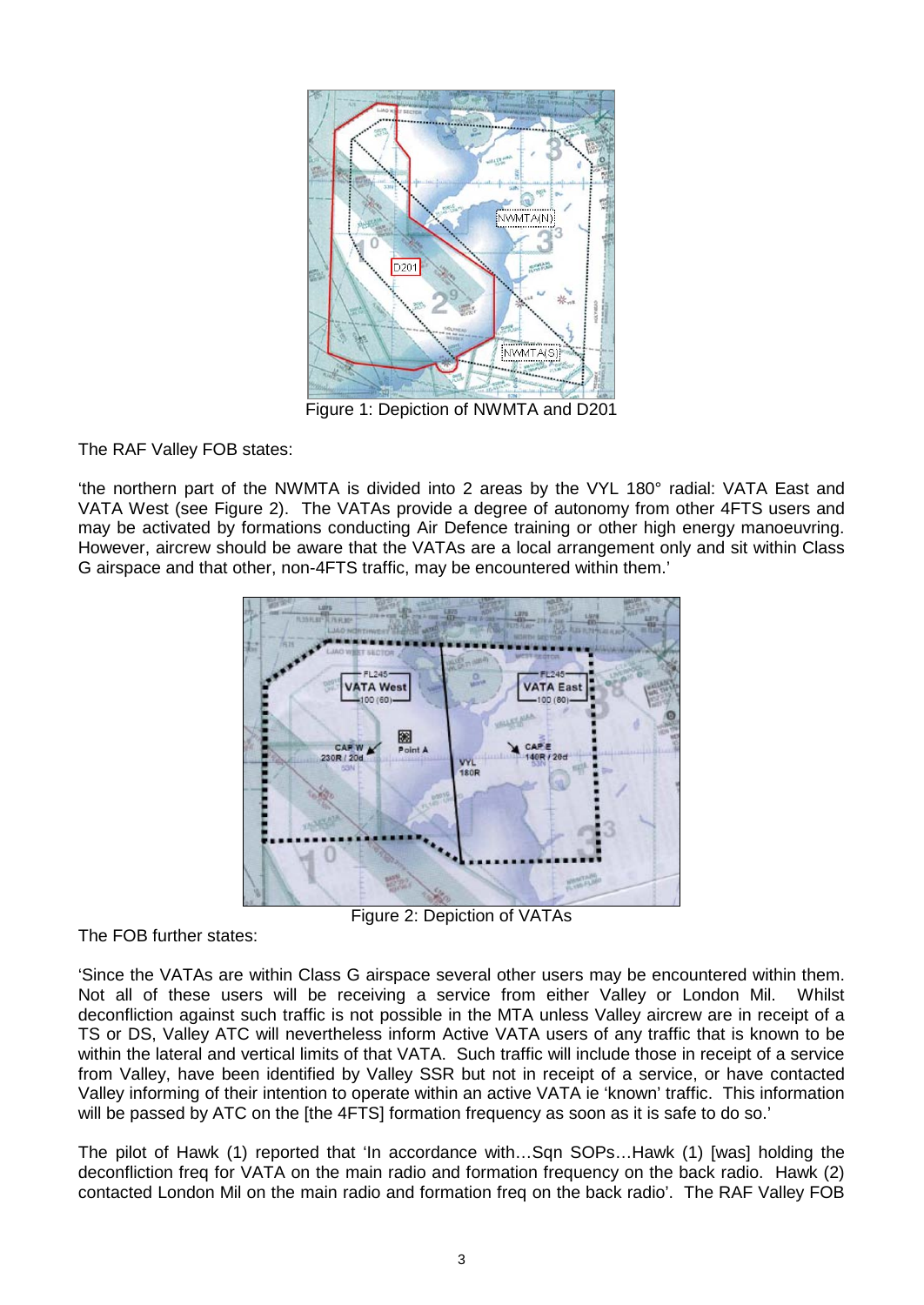states that 'During routine training flights from RAF Valley, the Hawk T2 will normally use Comm 1 for ATC and deconfliction and Comm 2 for intra-formation communication'.

Throughout the incident sequence there was a confused mixture of callsigns used by the Hawk Formation and W Tac to refer to the Hawks. In terms of this report, where reference is made to Hawk (1)'s or Hawk (2)'s C/S, it refers to the individual ac's C/S; where reference is made to the Hawk formation's C/S, it refers to both ac. For example, if RIPSAW 1 was Hawk (1)'s C/S, RIPSAW 2 would be Hawk (2)'s C/S and RIPSAW would be the formation C/S. Analysis of the RT has determined that whilst the only voice on the RT from the Hawk formation was that of the pilot of Hawk (2), he used the formation C/S, Hawk (1)'s C/S and his own C/S.

The LATCC(Mil) W and SW positions were 'band-boxed' and manned by the W Tac trainee and an instructor, with an experienced controller operating as a Planner. At the time of the incident, although a 'multi-tourist', the trainee had completed around 50% of the trg toward their first Area endorsement following graduation from the Area Radar Training Course (ARTC). Whilst the W and SW Tac positions were separate, they routinely operate 'band-boxed' due to traffic levels. The W Tac instructor reported that workload was high and that the task complexity was 'very difficult'. The Planner reported that their workload was low and that the task was undemanding, relating that 'the majority of the workload was RT related'. At the start of the incident sequence, W Tac was providing ATS to 2 formations of F15Es on a discrete UHF; the 4-ship incorporating the incident F15E was operating as 2 pairs, SE of Valley in the vicinity of Caernarfon, and a 3-ship was operating as a pair and a singleton, E of Aberporth and to the N of L9 and UL9.

Prior to the start of the incident sequence, Hawk (1) and Hawk (2) had been in communication with Valley RAD, asking, at 1158:27, whether there was, "*any further traffic to affect*?" RAD replied that there were, "*multiple London tracks, flight level 2-3-0 and above manoeuvring*" which was acknowledged by the Hawk formation, advising RAD that they would, "*be going free-call for an agency once we get to that height*." The Hawk formation left RAD frequency at 1158:42.

The incident sequence commenced at 1202:21 as Hawk (2) free-called W Tac on the W ICF using his individual C/S. At this point, Hawk (2) was 22.6nm SE of Valley, tracking SE'ly, indicating FL130. Hawk (1) was 8.6nm N of Hawk (2), tracking NW'ly, indicating FL140. The incident F15E formation were operating between 7.1nm and 9.2nm NE and ENE of Hawk (1), tracking SSW'ly, indicating between FL206 to FL212. The unrelated F15E formation was 69.3nm S of the incident F15E formation, tracking E'ly, indicating between FL259 and FL287 within the NWMTA. Figure 3 depicts the incident geometry at this point.



W Tac replied to Hawk (2) requesting him to, "*pass your message*" and Hawk (2) advised, "*Now*  [Hawk formation C/S], *2 Hawks operating North Wales MTA, er looking to maintain a Traffic Service*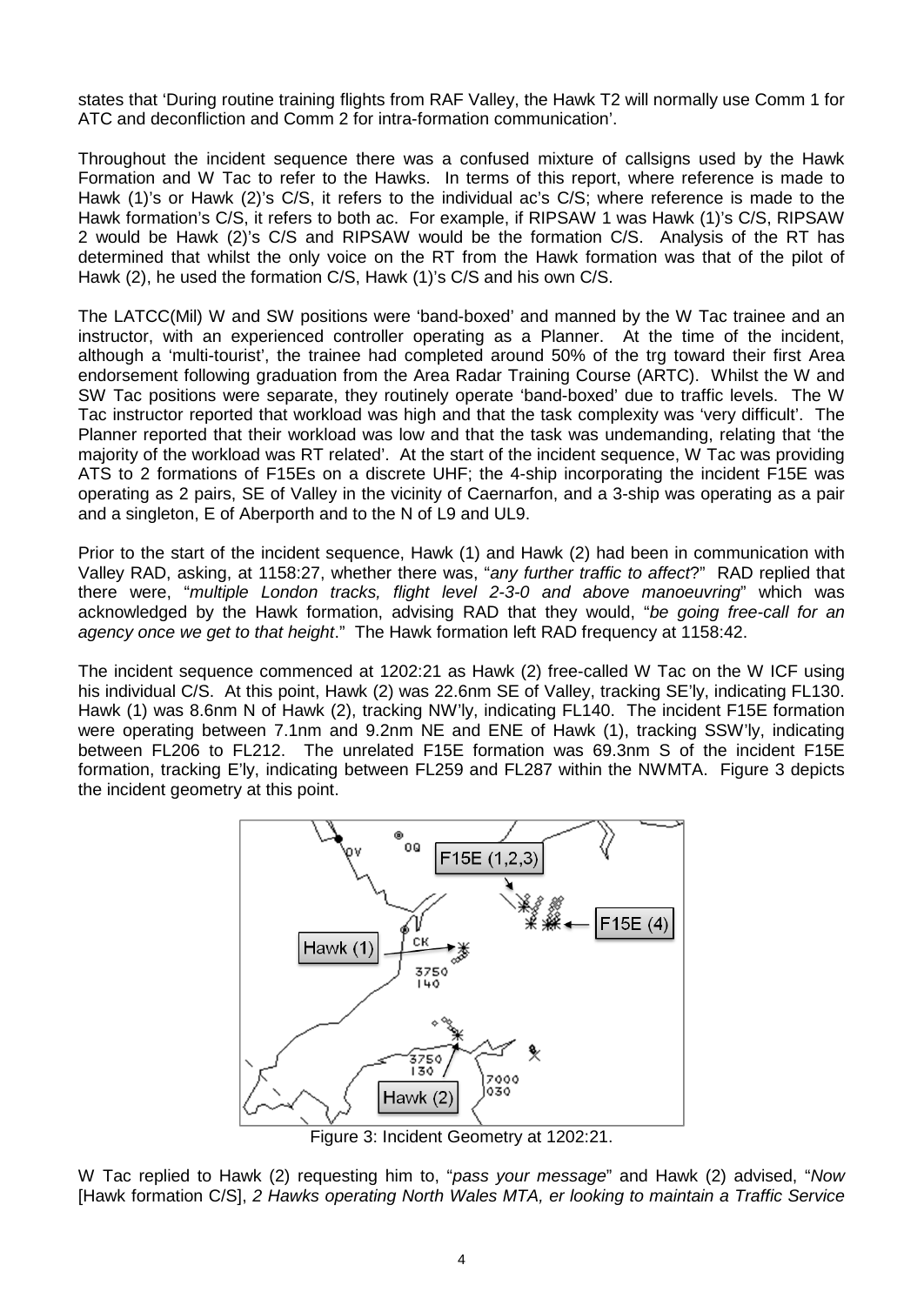*with yourselves, FL100 to FL300 for 3-0 mikes."* It has not been possible to determine whether W Tac perceived the changed C/S by detecting the pause between the use of the formation C/S and the number of ac in the formation. W Tac then acknowledged Hawk (2) instructing him, "[Hawk (2) C/S] *Squawk 3-3-4-0, what type of service do you require*?" Hawk (2) pilot acknowledged the squawk and re-iterated his request for a TS, responding using the formation C/S. Shortly afterwards, at 1203:00, Hawk (2) pilot transmitted, "*Er London,* [Hawk Formation C/S], *request a squawk for*  [Hawk (1) C/S] *but they won't be on frequency*." W Tac replied, "[Hawk (2) C/S] *roger, 3-3-4-1*" which was acknowledged by Hawk (2) pilot, erroneously using Hawk (1) C/S. During this exchange, at 1203:04, the SSR3A code assigned to Hawk (2) was displayed on W Tac's surveillance display changing from 3750, as depicted in Figure 3, to 3340.

Immediately after Hawk (2) pilot's acknowledgement of the squawk for Hawk (1), W Tac advised, at 1203:18, "[Hawk (1) C/S] *identified, Flight Level 1-3-0, Traffic Service*." However, whilst W Tac had utilised Hawk (1)'s C/S, he had identified Hawk (2) as it was Hawk (2) that was maintaining FL130 and Hawk (1) had not yet begun to squawk the assigned SSR3A code. Hawk (2) replied at 1203:24, "*sorry, stepped on, say again for* [Hawk formation C/S]" and again at 1203:31, "*London* [Hawk formation C/S] *say again*." W Tac replied at 1203:33, "[Hawk formation C/S] *identified Traffic Service, confirm Flight Level 1-3-0*?" Although live-mic recording was not available, given W Tac's transmissions at 1203:18 and 1203:33, it is likely that the delay in W Tac replying to Hawk (2) was that his instructor had prompted him to verify Hawk (2)'s level, rather than assume that the displayed SSR Mode C information was correct. Hawk (2) pilot confirmed that he was at FL130 and advised W Tac that the formation were, "*looking to work in the block Flight Level 100, Flight Level 300*." W Tac then replied, using Hawk (1)'s C/S, instructing the [Hawk (2)] pilot to, "*manoeuvre as required between FL100 and FL300, report 1 minute to completion. Be advised there's 7 F-15s operating within the North Wales M-T-A*." This was acknowledged by Hawk (2) using the formation C/S. At this point Hawk (1) pilot had not commenced squawking the SSR3A code assigned to him and was 9.3nm WNW of F15E (4) and 25.7nm NNW of Hawk (2). Figure 4 depicts the incident geometry at this point.



Figure 4: Incident Geometry at 1203:43.

Hawk (1) pilot began to squawk his assigned SSR3A code at 1204:36; however, an ATS was not applied by W Tac and the electronic flight strip was not amended to suggest that it had been placed under a service. At 1205:10, W Tac asked, "[Hawk Formation C/S] *would you be happy to manoeuvre within Delta 2-0-1 if I can arrange it, to remain clear of the F15s*?" The position of EGD201 is depicted in Figure 1. At this point, F15E (4) was 10.8nm N of Hawk (1), tracking W'ly, indicating FL193; Hawk (1) was tracking SSE'ly, indicating FL151. Hawk (2) replied, "*er* [Hawk formation C/S] *whereabouts are they operating*?" W Tac advised, "[Hawk formation C/S] *they'll be operating all over. They're currently split between the north and south but they will be er tracking back in*." Initially, Hawk (2) pilot acknowledged this information then added at 1205:33, "*er* [Hawk formation C/S] *I'll only be operating a further 5 miles south of here*." W Tac replied, "*roger, if you're*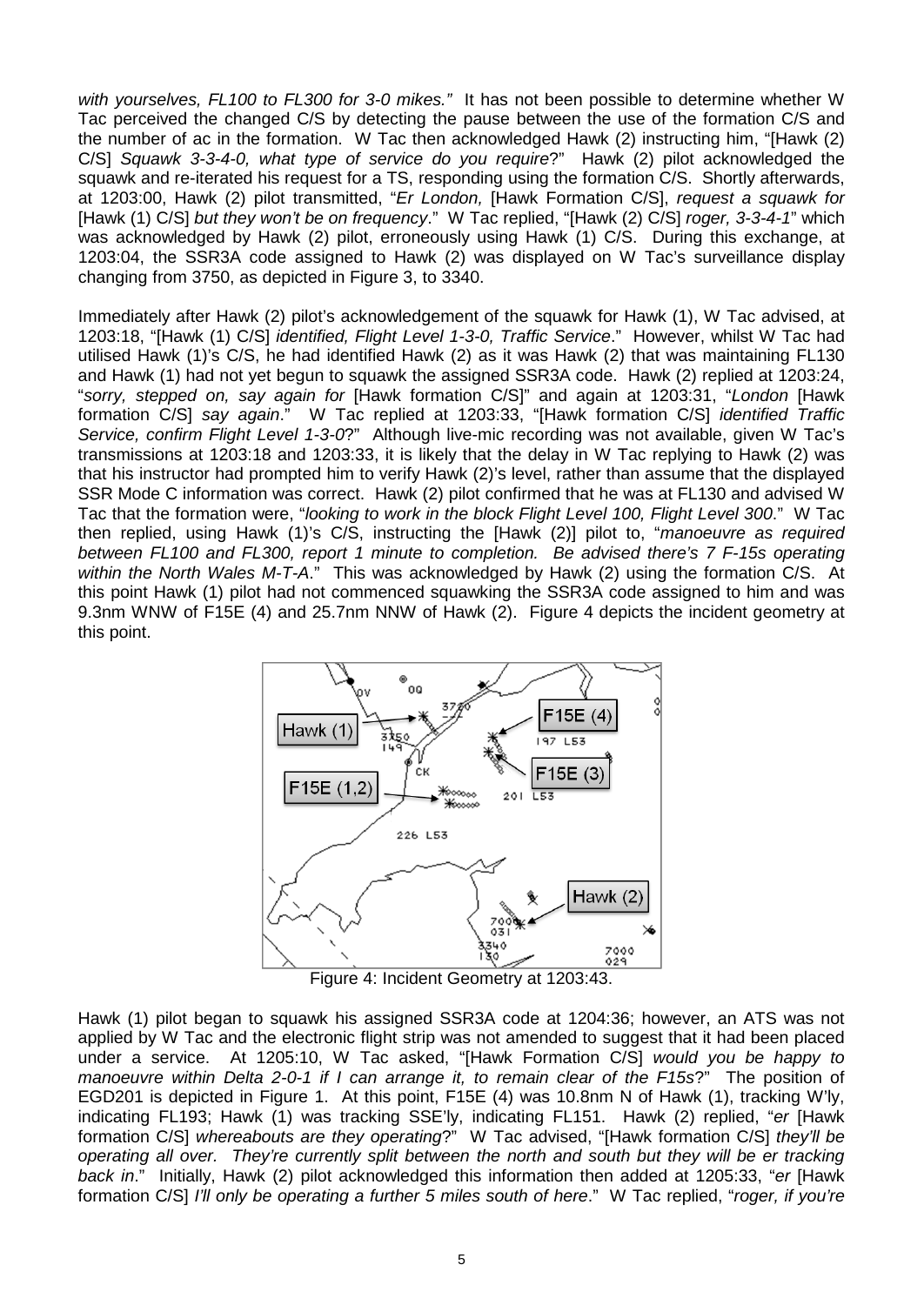*happy you can manoeuvre there, then I'll keep you informed of traffic as it becomes relevant*" which was acknowledged by Hawk (2) pilot. This exchange of RT finished at 1205:46 and W Tac engaged in no further recorded communication until 1206:16.

At 1206:16, transmitting on both the Hawk and F15E formation's frequencies, W Tac trainee attempted to provide TI to the N'ly F15E formation on Hawk (1); however, quoting the W Planner, the trainee 'stumbled' over his phraseology, prompting the instructor to step in. The instructor stated, "[F15E formation C/S] *Hawk west…east 2 miles, manoeuvring, Flight Level 1-5-0, operating in the block Flight Level 300 Flight Level 100*", which was acknowledged using the F15E formation C/S. However, based on the F15E formation's report, it was not the formation leader who acknowledged the TI, a point that will be examined later. At the time the W Tac trainee attempted to pass TI, F15E (3) and F15E (4) were 4.5nm and 4.8nm respectively NW of Hawk (1), tracking SE'ly, indicating FL180 and FL175 respectively. As the instructor passed TI to the F15E formation, at 1206:28, F15E (4) turned left approximately 30° introducing the confliction with Hawk (1), 2.3nm ESE of him. At 1206:36, F15E (4) turned left approximately a further 45° and commenced a rapid descent, further reducing the separation on Hawk (1). This detail can be seen in Figure 5. Extrapolation of the radar data demonstrated that approximately 2.1nm lateral separation would have existed between Hawk (1) and F15E (4), prior to this manoeuvre. Immediately after the F15E formation's acknowledgement of the TI, the W Tac instructor replied to an unrelated free-calling ac on the SW ICF, instructing them to, "*standby*". The CPA between Hawk (1) and F15E (4) occurred between radar sweeps at approximately 1206:42 as F15E (4) crossed 0.2nm L to R through Hawk (1)'s 12 o'clock. Figure 5 depicts the incident geometry at 1206:39 at the radar sweep immediately prior to the CPA. In the radar sweep immediately after the CPA, at 1206:43, the F15E is shown having made a tight R turn through 45° towards Hawk (1), indicating FL153. Hawk (1) was indicating FL135, after his 'avoiding action…descending to the left'; Figure 6 shows this detail with the flight path of F15E (4) highlighted in red and that of Hawk (1) highlighted in blue.



Figure 5: Incident Geometry at 1206:39 immediately prior to the CPA.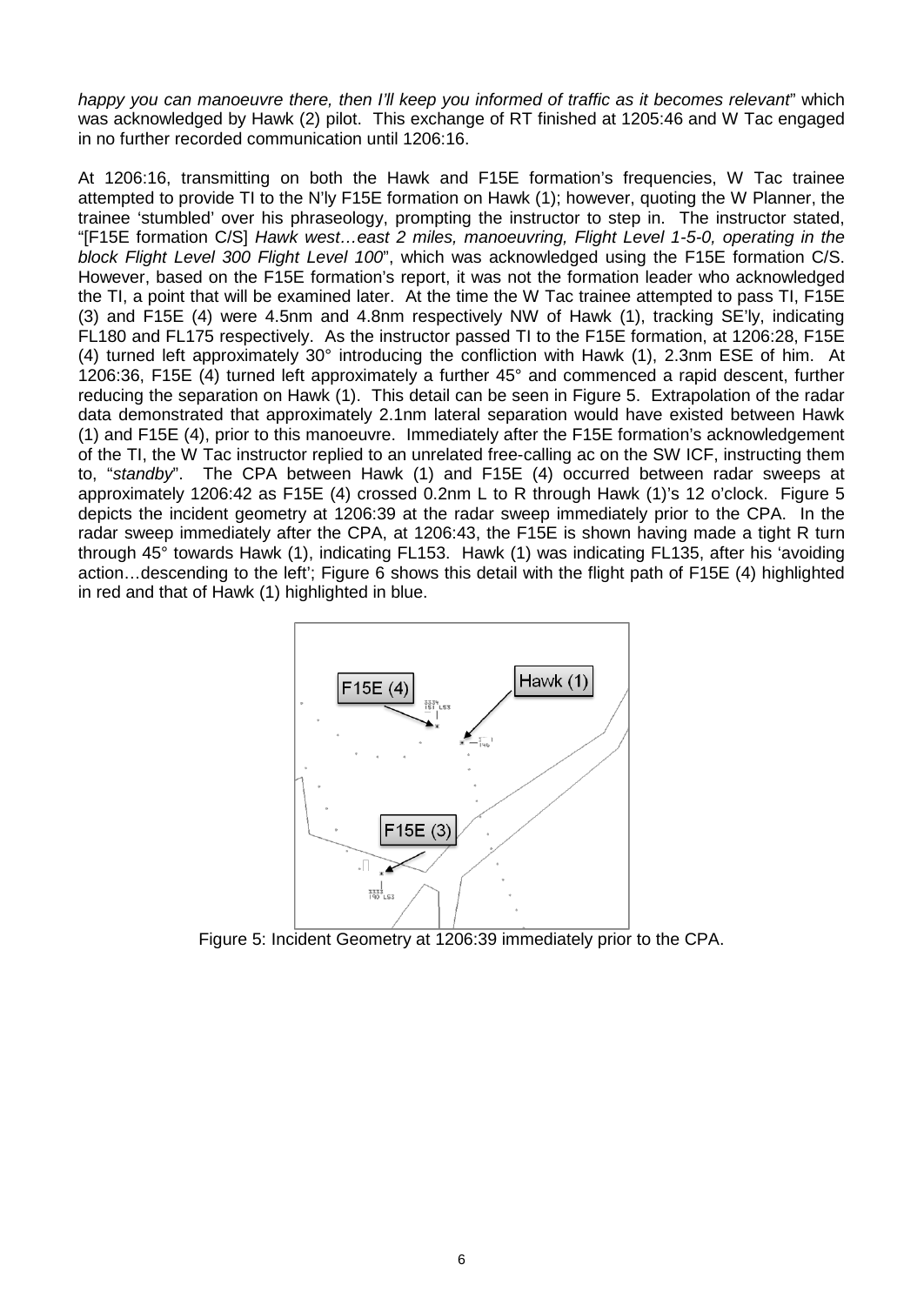

Figure 6: Incident Geometry at 1206:43 immediately after the CPA.





Note that the F15E Flight Level is interpolated between 12:06:28 and 12:06:36 as its RoD exceeded the surveillance system parameters for processing height readout.]

The guidance material contained within CAP774 Chapter 3 Para 5 states:

'Controllers shall aim to pass information on relevant traffic before the conflicting aircraft is within 5nm, in order to give the pilot sufficient time to meet his collision avoidance responsibilities and to allow for an update in traffic information if considered necessary.'

Although the regulation states that 'high controller workload and RTF loading may reduce the ability of the controller to pass traffic information, and the timeliness of such information', no reduction in the ATS was applied by W Tac.

The F15E formation reported that 'only one ac actually heard the radio call [the TI from W Tac]. This was around the same time that F15E (1) was transmitting a simulated threat call to F15E (4). It is reasonable to argue that the timing of the 'simulated threat call' explains the manoeuvring conducted by F15E (4) between 1206:28 and 1206:36. Following this Airprox, the F15E Sqn stated that 'they will emphasise techniques on clearing flight paths before aggressive manoeuvres like the defensive manoeuvre that led to this incident'.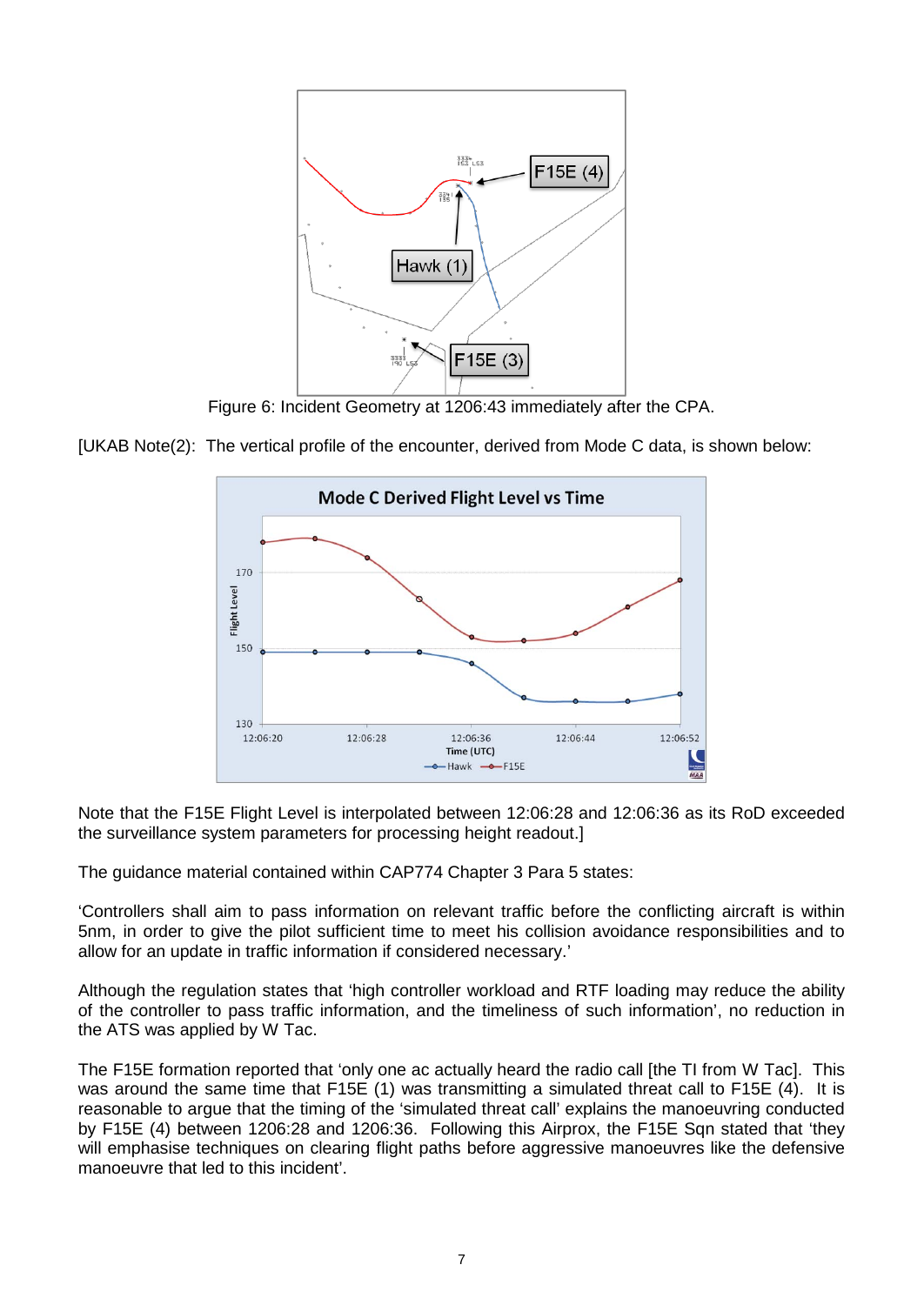Immediately after instructing the unrelated ac free-calling the SW ICF to, "*standby*", at 1206:54, the W Tac instructor transmitted to the Hawk formation, "*4 F15s south west of you in your current location, in the block Flight Level 9-0 Flight Level 4-0-0, indication Flight Level 1-8-5*." At this point, F15E (4) was 2.2nm E of Hawk (1) tracking SE'ly indicating FL166; F15E (3) was 3.3nm S of Hawk (1) tracking E'ly, indicating FL193; F15E (1) and (2) were 9.3nm SSW of Hawk (1) indicating FL206 and 200. Although the TI was inaccurate, given the surveillance display range scale that W Tac would have required in order to monitor the W and SW AoRs, combined with the proximity of the F15E formation to Hawk (1), it is unlikely that W Tac would have been able to provide more accurate TI.

It has not been possible to determine the point at which W Tac detected Hawk (1)'s squawk; however, based upon the DASOR's submitted by the W Tac instructor and the Planner, it is clear that W Tac had not detected the conflict between Hawk (1) and F15E (4) prior to it being pointed out by the Planner. This might also suggest that W Tac had not detected Hawk (1)'s SSR3A code prior to this point. An argument which is lent weight by the W Tac instructor's report that he had assumed prior to the incident that Hawk (1) and Hawk (2) 'were in close formation', adding that he had become distracted by the proximity of the F15E 3-ship operating in the S of the area to L9, UL9 and EGD203 at Sennybridge. During the closing stages of the incident sequence, the F15E 3-ship operating in the S of the area was around 14nm W of EGD203 maintaining an orbit in which the S edge was around 8nm N of the lateral boundary of L9. The W Tac instructor stated that he passed TI to the F15E formation first as this 'was coherent to frequency set up at the time'. It is likely that W Tac had selected the F15E formation's discrete freq to transmit in case he was required to broadcast a warning to the S'ly formation of their proximity to L9/UL9 or EGD203.

#### Analysis

In terms of this incident as an Airprox, both Hawk (1) and F15E (4) pilots were operating in Class G airspace and were required to discharge their responsibilities for collision avoidance. Based on the available data, although the pilot of Hawk (1) had SA on the F15E through TCAS, he seemed to have visually acquired F15E (4) relatively late and shortly before 1206:39, given that his avoiding action is seen to take effect at this time. At this point, 0.7nm lateral separation existed, with 500ft vertical separation indicated. Based on the formation report, the pilot of F15E (4) appears to have visually acquired Hawk (1) at approximately the CPA. Moreover, the Airprox appears to have occurred following defensive manoeuvring from the F15E (4) pilot, in response to a simulated threat, which brought him into conflict with Hawk (1).

In terms of the ATM aspects of the incident, both the W Tac trainee and the instructor had become distracted such that they were unable to divide effectively their attention between all their ac; consequently, TI was provided late to the incident F15E formation and, given the intra-formation RT traffic, the TI was rendered nugatory. Although the Planner had stepped in to prompt the W Tac trainee and instructor, the intervention came too late to affect the situation given the likely lateral separation at that point, compounded by the trainee's 'stumbled' phraseology.

The question of provision of service to Hawk (1) pilot is more difficult. Given the generic nature of the warning passed by W Tac at 1205:10, BM SPA contends that, although Hawk (1)'s SSR3A code was visible from 1204:36, W Tac had not detected it by 1205:10 and was only monitoring Hawk (2) who was operating in clear airspace. Moreover, despite the trainee's erroneous transmission to Hawk (1) at 1203:18 and the whole formation at 1203:33, Hawk (1) was never formally identified and placed under an ATS. The basis of ATSOCAS is that pilots and controllers agree a 'contract' between them, based upon the Service Principles and the details of the specific ATS as laid down in CAP774. Whilst acting as a formation, the formation leader may agree a 'contract' with an ATCO on behalf of the formation; however, in this instance, the formation were split by up to 44nm and Hawk (1) pilot was not on frequency. Consequently, each element of the formation was required to have been identified separately and an ATS agreed between the pilot and W Tac. Implicit within that statement is that each ac in receipt of an ATS should be on the ATC frequency in use. That said, given W Tac's transmissions to the formation and that W Tac did not challenge Hawk (2) when he learned that Hawk (1) would not be on freq, the Hawk formation probably believed that both ac were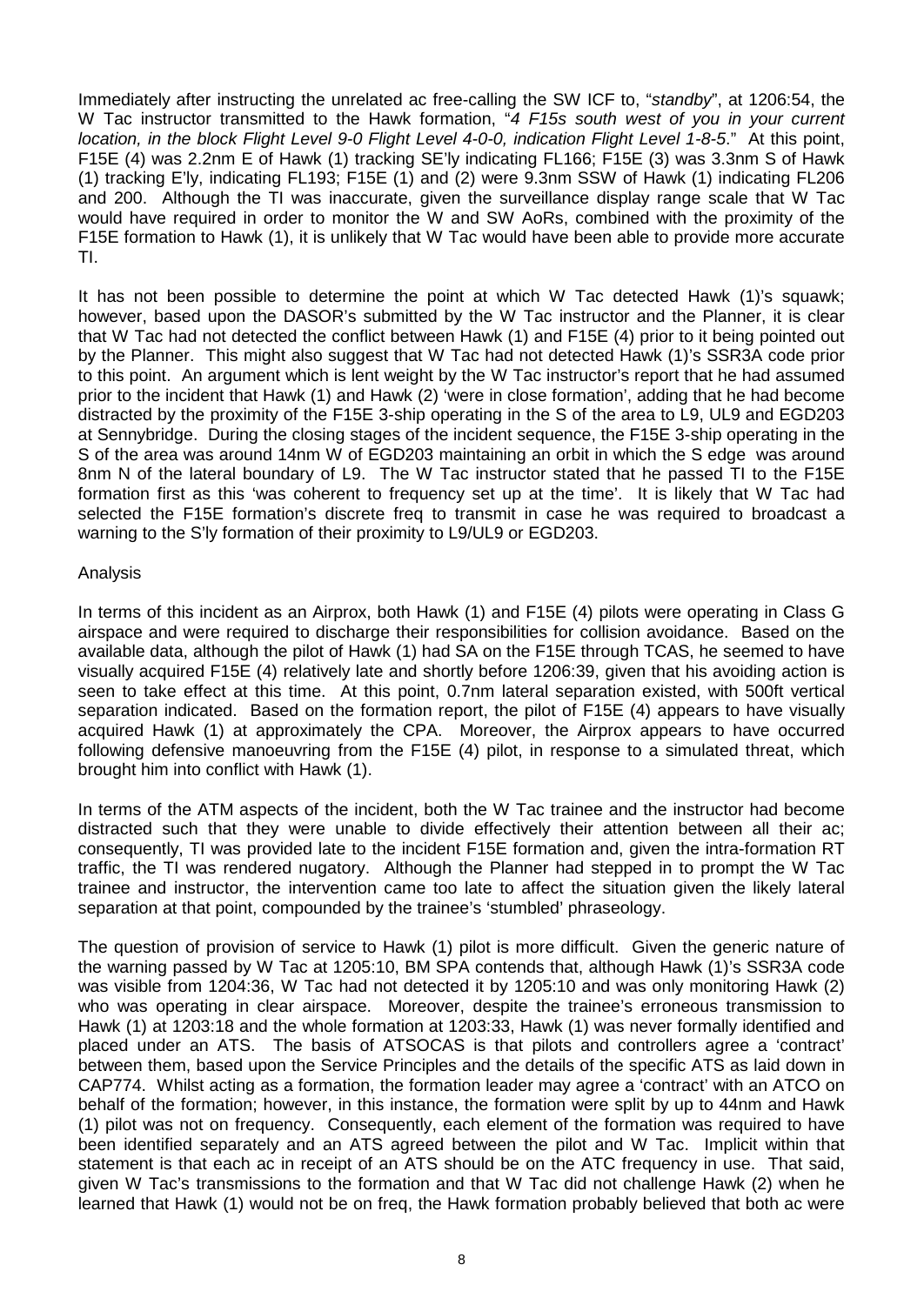in receipt of an ATS. Unfortunately, as previously stated, it has not proved possible to conclusively determine the point at which W Tac obtained 'track ident' on Hawk (1); subsequent to completing their DASOR, the W Tac instructor could only recall that it was spotted prior to TI being passed. As argued previously, it appears reasonable to suggest that the SSR3A code was sighted as the Planner identified the conflict to the Tac. However, what is clear is that the distraction that affected the ATS provision to the incident F15E formation would have similarly affected the monitoring of Hawk (1); thus W Tac was unable to provide an earlier, more specific warning to Hawk (1). Disappointingly, this distraction affected both the trainee and the instructor in equal measure. It is also reasonable to argue that the generic traffic warnings passed by W Tac to the Hawk formation could have included more specific detail to enhance the Hawk formation's SA; for example, expanding on the N/S split between the F15E formations to include range and bearing information.

Whilst neither causal nor contributory to the Airprox, BM SPA believes that the following observations identified in the conduct of this investigation are noteworthy.

- 1. Notwithstanding the issues over the 'ATS contract', the 'comms plan' presented to W Tac by the pilot of Hawk (2) appears convoluted. At best this arrangement could lead to a significant delay in the passage of time critical TI to the second ac; at worst, it could lead to inaccurate and potentially misleading information being passed. The RAF Valley FOB states that deconfliction between 4FTS traffic within the NWMTA but outside of the VATAs 'is to be achieved by either requesting a TS or DS or by free-calling the [4FTS] deconfliction frequency'; however, it states that within the VATAs, crews may either elect to receive a TS or DS or they will receive generic traffic warnings from Valley ATC. This latter arrangement is despite there being no agreed ATS between ATC and the 4FTS aircrews and has the potential to blur the boundary between autonomous ops and being in receipt of an ATS; an issue that was highlighted by both the SATCO and BM SPA as being unsatisfactory when it was introduced following Airprox 2011/134. These flying orders present aircrews with an 'either/or' arrangement; however, in this instance, the Hawk formation were attempting to conduct both activities in order, perhaps understandably, to achieve greater SA.
- 2. Operating in the 'band-boxed' position, given W Tac's task-load and the distribution of ac around the West AoR, BM SPA contends that W Tac was working at or very near capacity. Thus, it is unlikely that he would have had sufficient capacity to provide ATS to additional free-calling ac, in either the W or SW AoR. However, the Planner does not appear to have attempted to 'split' the control positions or to seek an additional Tac controller to increase sector capacity. Moreover, whilst the Supervisor reported being cognisant of the traffic loading on the 'band-boxed' position, he did not mention whether this was discussed with the Planner. This observation provides additional evidence to support 2 recommendations made to the RAF ATM Force Cmd. Firstly following the investigation of Airprox 2012/117, where a request was made to consider the requirement for LATCC(Mil) Planner endorsed personnel to be re-briefed on assessing task complexity, in addition to task load, when determining sector manning. Secondly, following the investigation of Airprox 2012/163, a request was made to review the practice of 'band-boxing'.

#### **Conclusion**

This incident resulted from a conflict of flight paths within Class G airspace that was resolved by the pilot of Hawk (1). Lack of TI to both the pilot of Hawk (1) and lack of timely TI to the incident F15E formation was a contributory factor in this Airprox, caused by controller distraction.

**HQ AIR (TRG)** comments that the conflict was due in large part to weakness in communication between the controllers and crews involved. It appears that neither party perceived the potential for a conflict, despite their efforts to maintain a TS. It should be emphasised that a TS provides no form of deconfliction as is suggested by the RAF Valley FOB extract, unless:

1. A controller 'goes the extra mile' to engineer it, as was attempted in this case with an offer to move to D201.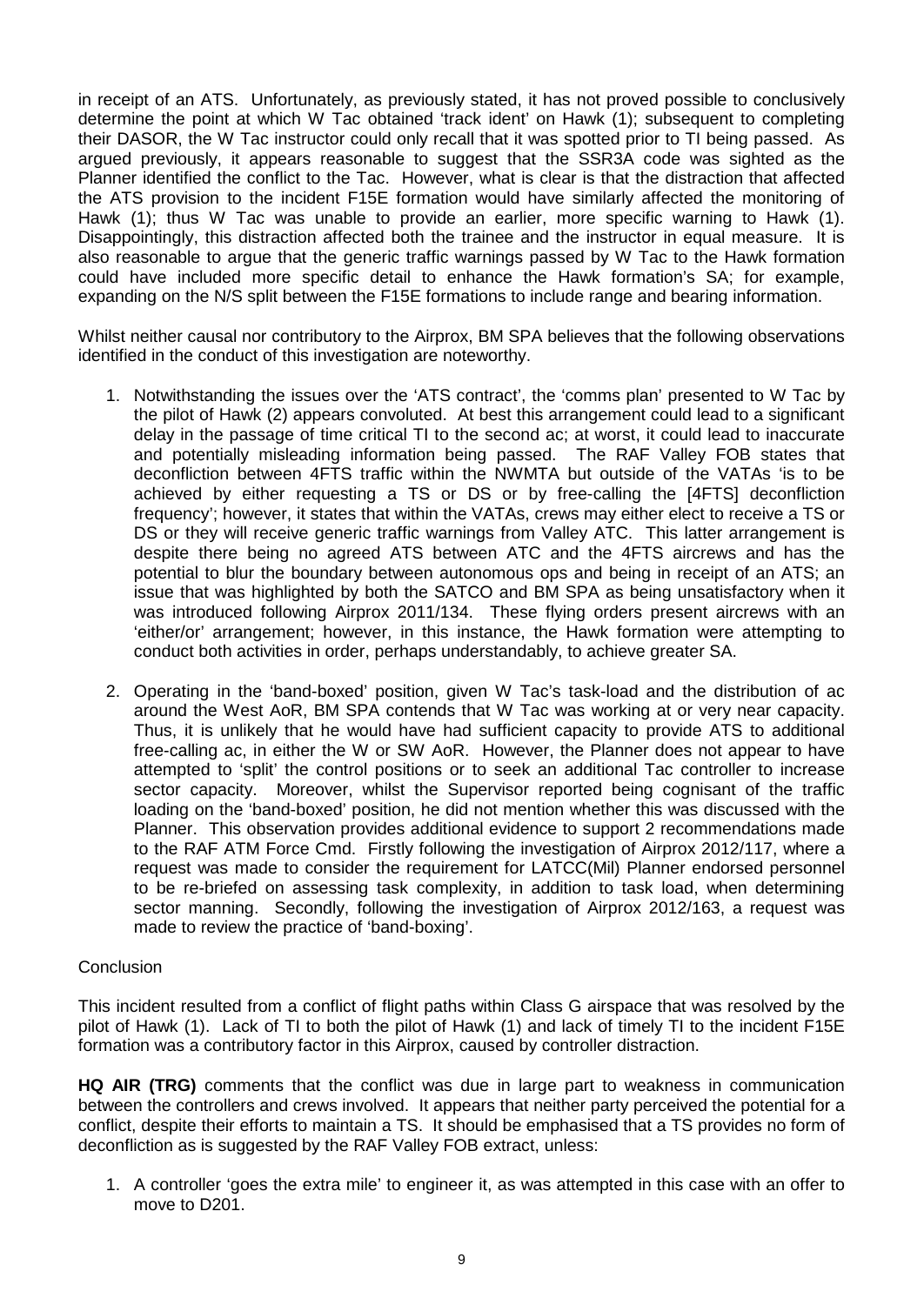- 2. The crews perceive the potential for a conflict and arrange their own deconfliction with the other traffic directly.
- 3. Deconfliction is arranged through ATC.
- 4. By moving clear themselves.

By remaining in the airspace the crews accepted the collision avoidance responsibility but it appears in this case that they may not have perceived the full conflict potential, despite the controller's suggestion of an airspace move; they were not informed of the F15's operating block, other than Valley RAD's call that they were '230 and above', nor were they offered any direct TI for the reasons given in the report. More precise RT phraseology may well have painted the picture of the Hawk formation's disposition to the controller, enabling better TI to be passed. Equally, the controller's description of the disposition of the F15s did not convey the potential for conflict and this, coupled with the lack of a timely call of the F15s' operating block, created a false sense of security.

It has been suggested that a booking system for the NWMTA could be instigated but this presupposes that it is unacceptable to operate more than one formation in the area at any one time. In light of the relatively small number of issues in the MTA, and its potential to impact availability of the airspace to Valley traffic, this is not being pursued at present. There remain several options to get detail of other traffic in the MTA (or Overland Training Area) and the crews in this case were well aware of the other traffic, albeit once they had got airborne. A greater willingness to accept the suggested airspace change might have prevented this incident. The F15 unit have taken some useful lessons from this incident and hopefully have an increased awareness of the Hawk activity in the area.

The crews attempted to cover all bases with their communications plan but its complexity, and the imprecise use of phraseology and callsigns, rendered it ineffective. The option to use a GCI service should also be considered as a viable option to achieve a service on a single and discrete frequency. Such a service is normally preceded by a brief to the specific controller and should provide the greatest situational awareness for the formation.

# **PART B: SUMMARY OF THE BOARD'S DISCUSSIONS**

Information available included reports from the pilots of both ac, transcripts of the relevant RT frequencies, radar photographs/video recordings and reports from the appropriate ATC and operating authorities.

Board Members considered the Hawk formation's communications plan was flawed. In trying simultaneously to comply with the Squadron SOPs and the RAF Valley FOB they achieved a radio configuration that denied them the service they were seeking. The Hawk (2) pilot's use of differing C/Ss further confused the issue, such that the LATCC(Mil) W Tac trainee Controller likely thought he was communicating with both Hawk formation members when in fact he was in RT contact with Hawk (2) pilot only. The Hawk formation leader's plan was to obtain ATSOCAS for both ac; however, they were separated by up to 44nm and he was not on frequency. Consequently there was little prospect of him obtaining timely TI, if any. ATC Members further opined that it is only feasible to provide a service to a formation member who is not on frequency if the formation ac are close together and not if formation elements have split. An attempt to do so in the latter case, by having a formation member relay TI, would only serve to increase risk. The Board concluded that the Hawk formation communication plan had been a contributory factor in the Airprox. Military pilot Members questioned why the Hawk formation were not using GCI control but also acknowledged that Air Surveillance And Control System (ASACS) provision was limited and subject to prioritisation, such that it may not be possible to provide GCI control regularly for RAF Valley sorties of this type. The USAFE Liaison Officer advised that UK-based F15 crews were also affected by the availability and prioritisation of ASACS resources. The Air Cmd Safety Policy and Assurance Advisor advised the Board that